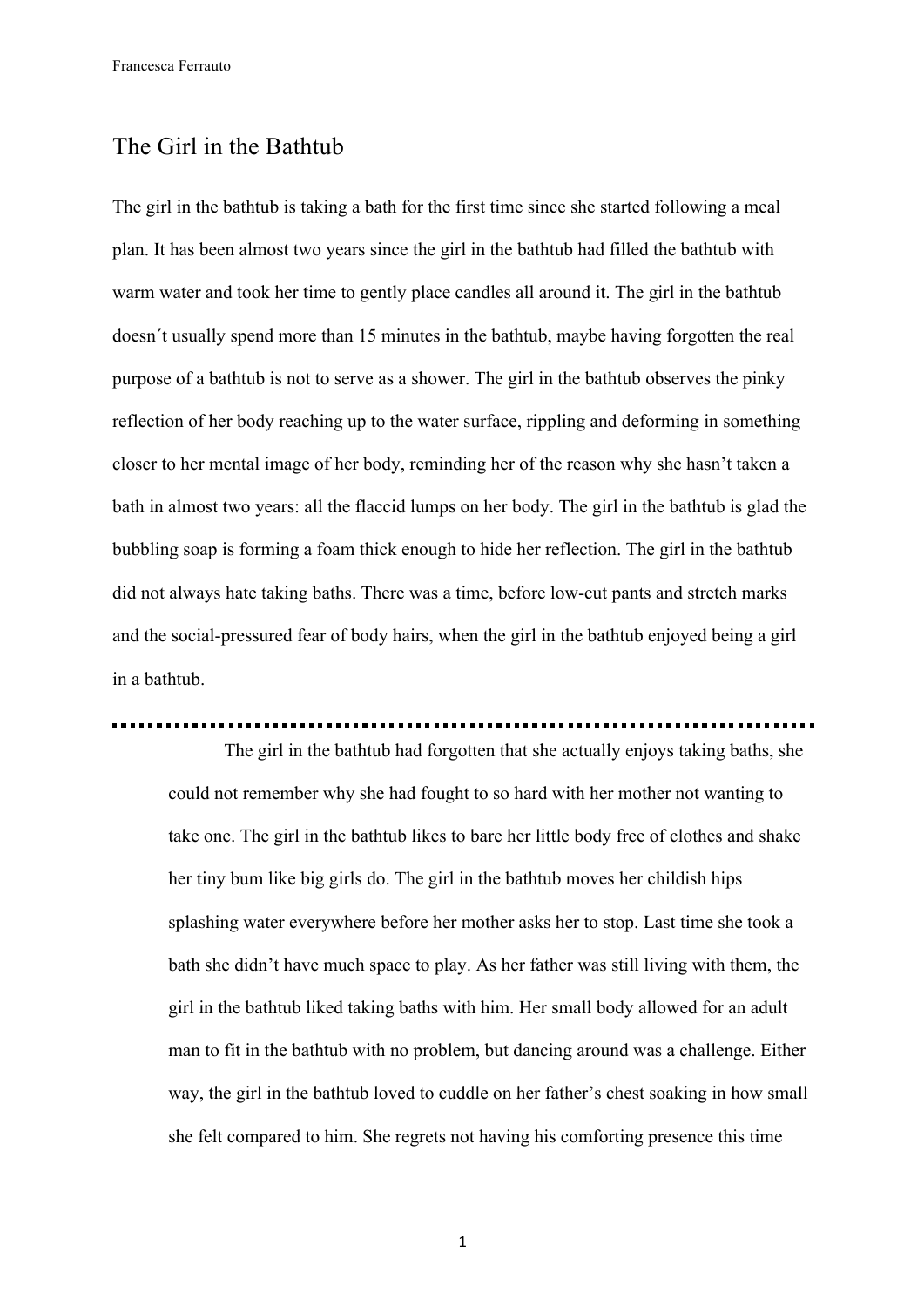around and a paper duck gives her little comfort. The girl in the bathtub's mother hurries her to get out of the bathtub, her little fingers getting all wrinkly already. But she takes her time. She enjoys the bath, now that she is big enough to take a bath alone.

The girl in the bathtub wonders what is that she actually does not like about baths. She likes being in the bathtub, so long as the light is left dim, her reflection in the mirror is blurred by the fog and not too many people are involved. The girl in the bathtub does not live alone, but always tries to have the apartment for herself when taking a bath. The girl in the bathtub could never be a girl in an *onsen*.

## 

The girl in the bathtub today is a girl in an *onsen*. She had been told that Japanese ladies leave all polite mannerism at the door and shamelessly stare and point the finger at all foreigners. The girl in the bathtub who is now a girl in a *onsen* is glad not to be blonde, or red-haired or anything but a brunette. The older Japanese ladies are now gossiping among themselves, pointing at the intimate hairy bits of the other girls in an *onsen*, most of whom are the girl in a bathtub's friends. One girl in an *onsen* chats up the girl in a bathtub complimenting her figure, she can not stop staring at her bosom. The girl in the bathtub had never thought of being too heavy-chested, she thinks it's a Japanese thing and keeps holding tightly to her assumption of not having a nice figure.

The girl in the bathtub takes a bath in a small bathtub. Although she would like the water to cover her nakedness completely, she can hardly achieve it. This is the excuse the girl in the bathtub usually uses to talk her partner out of taking a bath together: the bathtub is too small. The girl in the bathtub feels light-headed and regrets not having left the bathroom window

2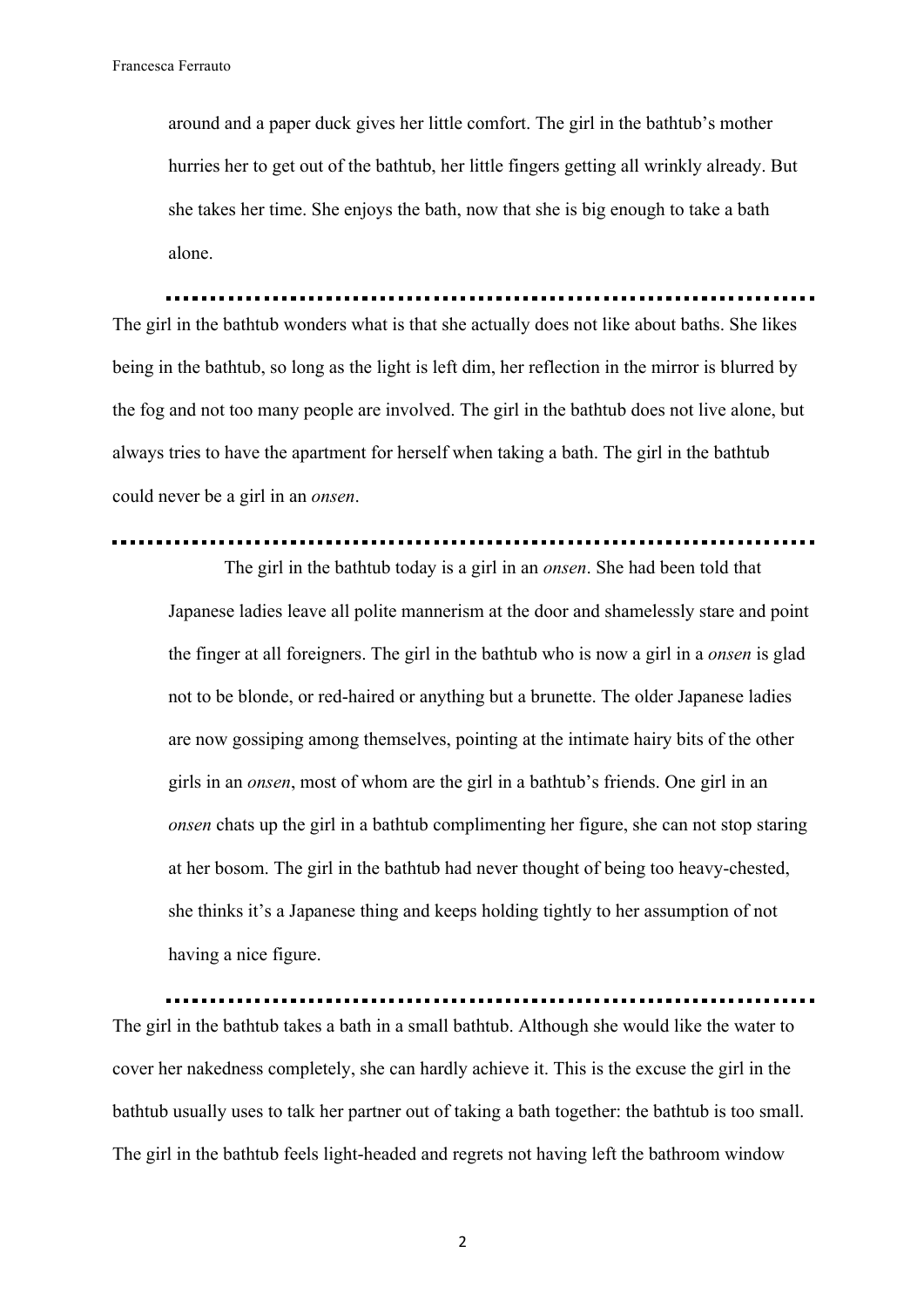Francesca Ferrauto

slightly open. Her partner will not come back any time soon and she locked the door anyway. She thinks of coming out of the bathtub. She does not like being a girl in the bathtub anyway. She lifts her impossibly heavy body out of the water and tries to reach for the doorknob, but she slips and falls down. The girl in the bathtub is now a girl on the floor.

The girl in the bathtub likes hot steamy shower sex. She is trying to give a

blowjob to the man she thinks she is in love with, but the she can hardly breathe, and her knees are aching on the hard floor of the shower. The girl in the bathtub tries to pull herself up from the shower floor, hinting at the man in the shower that she does not want to continue being a girl in the shower. The girl in the bathtub, who is momentarily a girl in the shower, does not remember how she became a girl on the floor, but the man in the shower tells her she fainted during a blowjob. The girl in the bathtub makes a mental note that she is a girl who faints easily and that she should not be giving blowjobs in a steamy bathroom.

The girl in the bathtub is thankful to not have actually locked the door, so when her partner comes home, he can easily pick her up and place her gently on the bed. The girl in the bathtub likes being a girl on the bed. The man whom she is in love with does not mind looking at every blob and curve of the girl in the bathtub's body. The girl in the bathtub finds it disrespectful how someone can show such easiness in front of her complete nakedness. If something makes her uncomfortable, surely the loving thing for the man whom she is in love with to do is agreeing with her foolishness.

The girl in the bathtub is for the first time a girl in a sauna. The man whom she

is in love with is sitting next to her blind as he left his glasses outside. The girl in the bathtub knows he is uncomfortable without glasses and tries to reassure him with silly

3